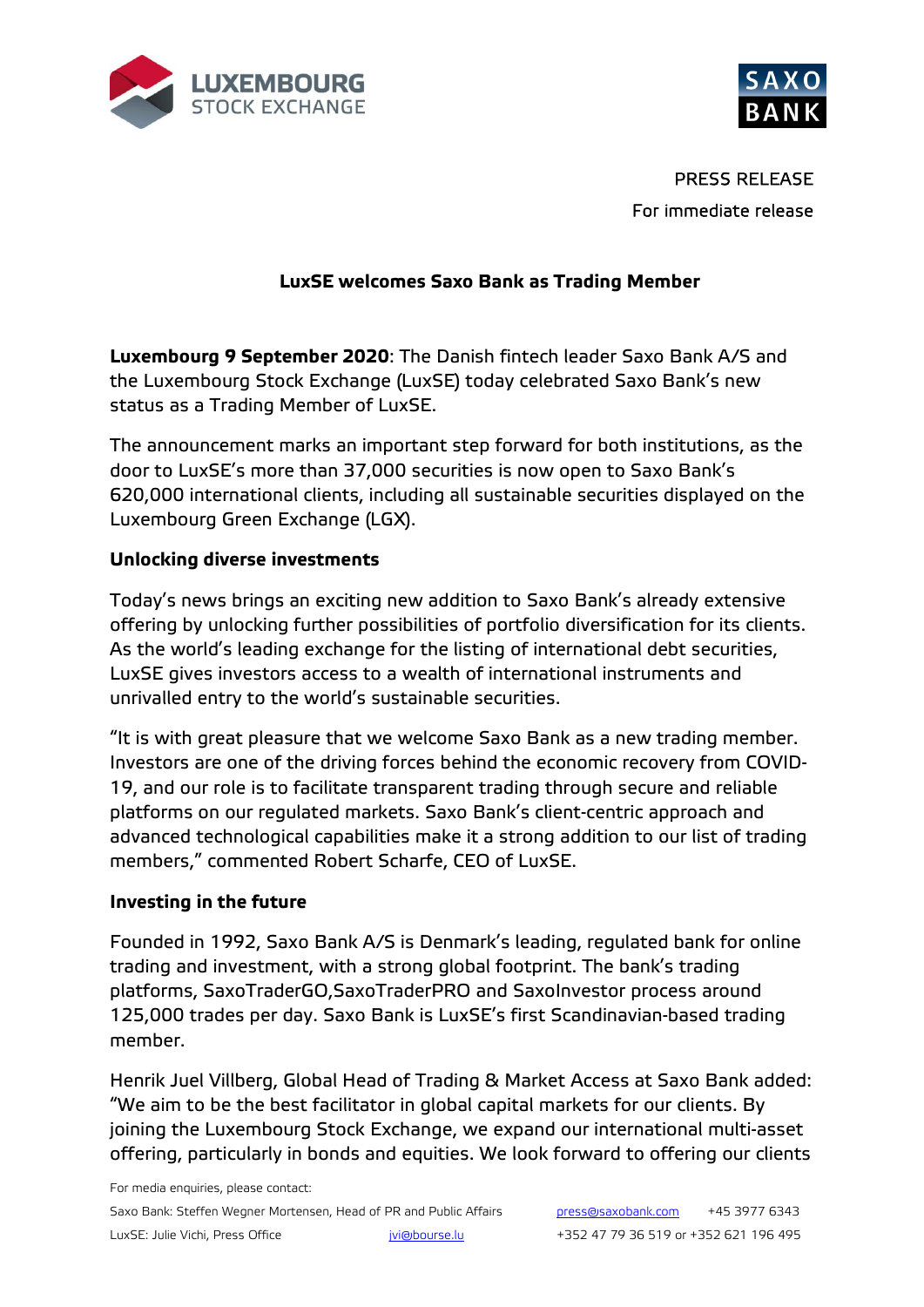



better prices and deeper liquidity as a result. Over the past years and particularly in 2020, we have had significant growth in the number of clients looking to take control over their investments. This is an important trend that we hope to support by also joining the Luxembourg Stock Exchange."

## **Enhancing trading options for smaller-sized trades**

Addressing the needs of professional and private investors looking for opportunities in small-scale trading, the Luxembourg Stock Exchange established LuxXPrime last year, a specific trading window on LuxSE's trading platform dedicated to retail-sized orders in fixed-income securities. The LuxXPrime selection now counts more than 900 securities, including 150 green, social and sustainability bonds. As a Trading Member of LuxSE, Saxo Bank—as well as its clients—get automatic access to LuxXPrime.